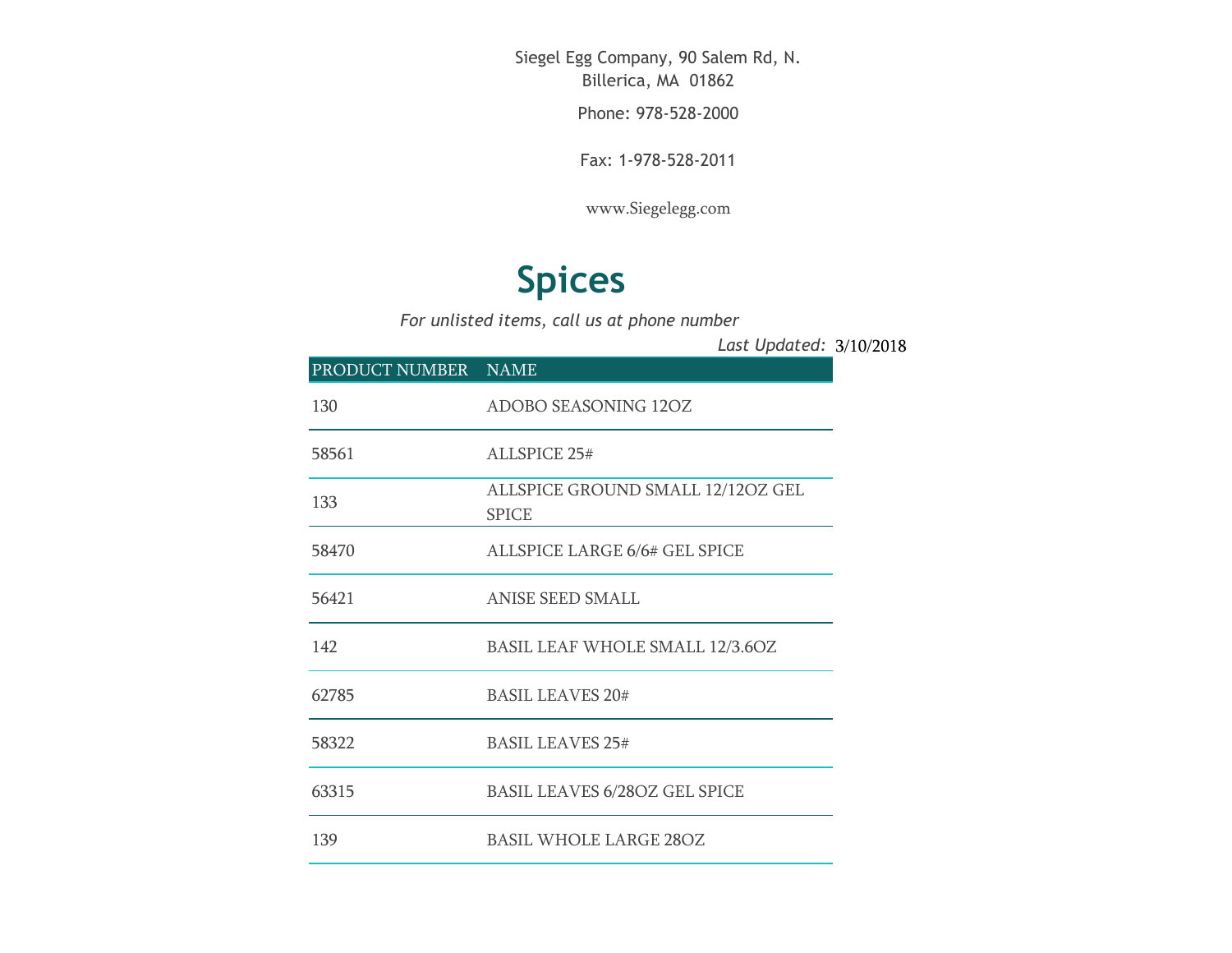| PRODUCT NUMBER NAME |                                     |
|---------------------|-------------------------------------|
| 2250                | <b>BAY LEAF GROUND 3#</b>           |
| 145                 | <b>BAY LEAVES - WHOLE SMALL</b>     |
| 148                 | BAY LEAVES WHOLE LARGE              |
| 59588               | <b>CAJUN SPICE LARGE</b>            |
| 56341               | CAJUN SPICE SMALL                   |
| 62463               | <b>CAPE COD SEASONING</b>           |
| 56152               | <b>CARAWAY GROUND 50# GEL SPICE</b> |
| 60659               | <b>CARAWAY SEED 50# GEL SPICE</b>   |
| 59139               | CARAWAY SEED GROUND SMALL 12/12OZ   |
| 154                 | CARAWAY SEED WHOLE LARGE 6/5#       |
| 151                 | CARAWAY SEED WHOLE SMALL 12/12OZ    |
| 56151               | <b>CARAWAY SEEDS WHOLE 50#</b>      |
| 57634               | CARDAMOM GROUND SMALL 12/12OZ       |
| 59832               | <b>CARDAMOM WHOLE GREEN SMALL</b>   |
| 58089               | <b>CARDAMON GROUND LARGE 6/5#</b>   |
| 2145                | <b>CELERY SALT SMALL</b>            |
| 2296                | CELERY SEED WHOLE SMALL 12/13OZ     |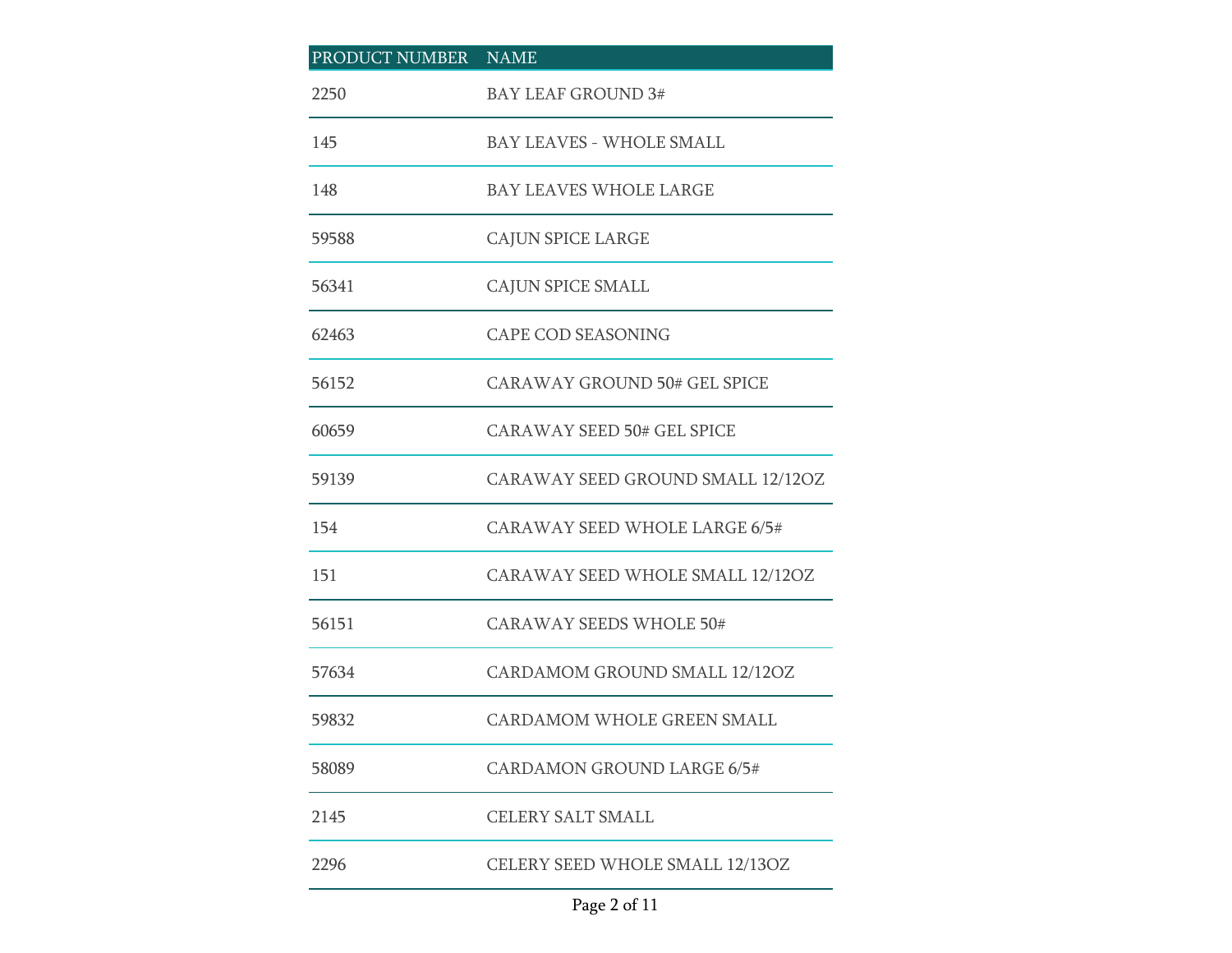| PRODUCT NUMBER NAME |                                     |
|---------------------|-------------------------------------|
| 60787               | <b>CHILI POWDER 50#</b>             |
| 160                 | CHILI POWDER EXTRA HOT SMALL        |
| 163                 | CHILI POWDER MILD LARGE 5#          |
| 157                 | CHILI POWDER SMALL                  |
| 60069               | <b>CHINESE 5 SPICE 50#</b>          |
| 55682               | <b>CHINESE 5 SPICE SMALL</b>        |
| 57260               | <b>CHIVES BULK 11#</b>              |
| 62546               | <b>CHIVES BULK 22# GEL SPICE</b>    |
| 166                 | CHIVES LARGE 4/22#                  |
| 57052               | <b>CHIVES SMALL 1.5OZ</b>           |
| 56250               | <b>CINNAMON 2K 25#</b>              |
| 56167               | <b>CINNAMON GROUND 3K 50#</b>       |
| 175                 | <b>CINNAMON GROUND LARGE 6/5#</b>   |
| 172                 | <b>CINNAMON GROUND SMALL 12.5OZ</b> |
| 178                 | <b>CINNAMON STICK LARGE 6/3#</b>    |
| 181                 | <b>CINNAMON STICKS SMALL 12/6.5</b> |
| 62121               | <b>CLOVES GROUND 25#</b>            |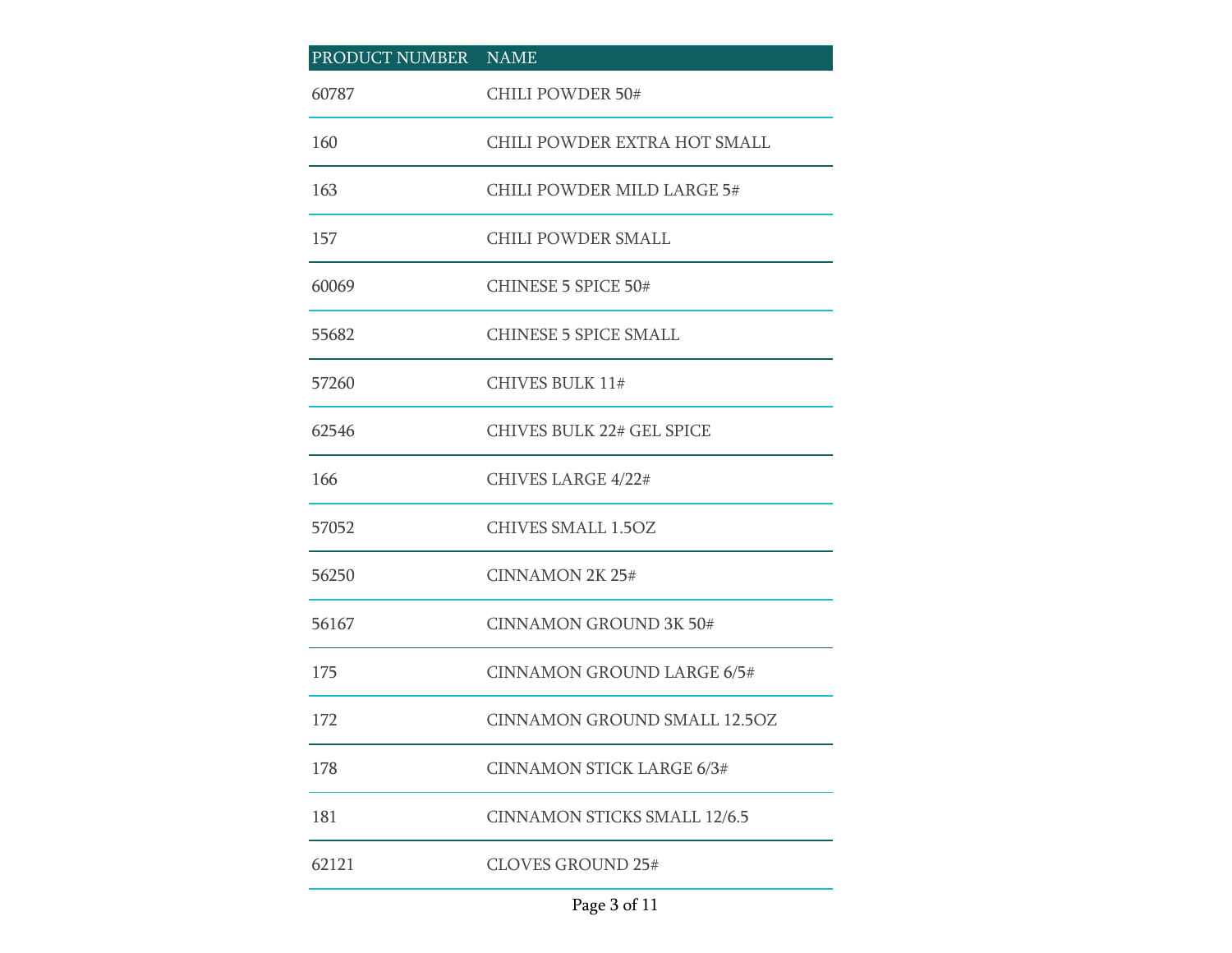| PRODUCT NUMBER NAME |                                      |
|---------------------|--------------------------------------|
| 60932               | <b>CLOVES GROUND 50#</b>             |
| 58352               | <b>CLOVES GROUND LARGE 6/6#</b>      |
| 184                 | CLOVES GROUND SMALL 12/12.5OZ        |
| 187                 | <b>CLOVES WHOLE 9OZ</b>              |
| 58371               | <b>CORIANDER GROUND 50#</b>          |
| 190                 | <b>CORIANDER SEED GROUND 12/10OZ</b> |
| 193                 | <b>CORIANDER SEED SMALL</b>          |
| 60501               | <b>CREAM OF TARTAR 55#</b>           |
| 58871               | <b>CREAM OF TARTAR LARGE</b>         |
| 196                 | <b>CREAM OF TARTAR SMALL</b>         |
| 60638               | <b>CUMIN GROUND 5#</b>               |
| 58957               | <b>CUMIN GROUND 50#</b>              |
| 202                 | <b>CUMIN GROUND SMALL 12.50Z</b>     |
| 199                 | <b>CUMIN SEED WHOLE 11.50OZ</b>      |
| 205                 | <b>CURRY POWDER 120Z</b>             |
| 57087               | DILL WEED 44 #                       |
| 55713               | <b>DILL WEED LARGE</b>               |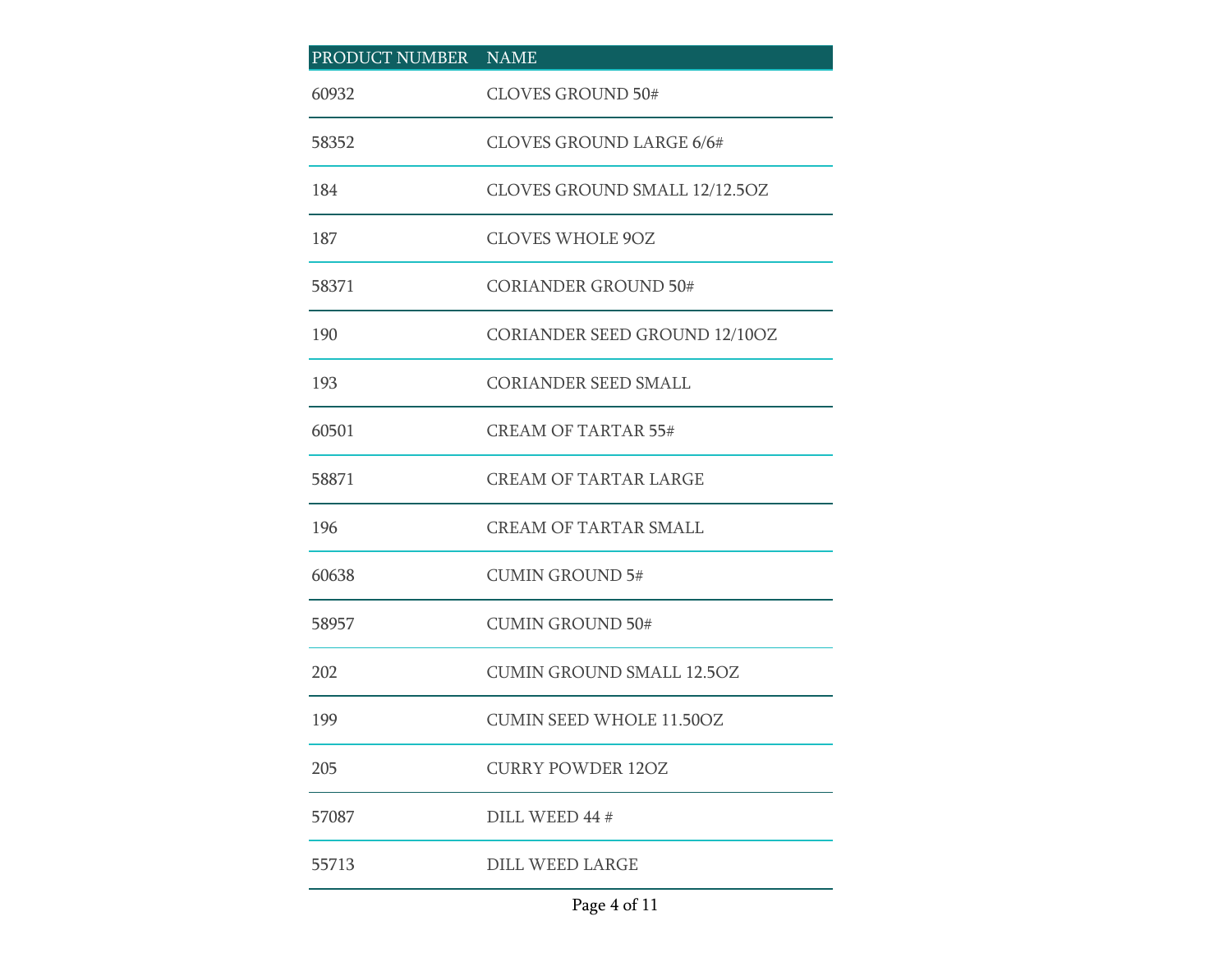| PRODUCT NUMBER NAME |                                                       |
|---------------------|-------------------------------------------------------|
| 2282                | DILL WEED SMALL 4OZ                                   |
| 60750               | FENNEL GROUND SMALL                                   |
| 60646               | <b>FENNEL SEED 4# BUCKET</b>                          |
| 208                 | FENNEL SEED LIGHT SMALL 10OZ                          |
| 58293               | <b>GARLIC GRANULATED 50# IMP.</b>                     |
| 59076               | <b>GARLIC GRANULATED DOMESTIC 50#</b>                 |
| 55644               | <b>GARLIC GRANULATED LARGE 5#</b>                     |
| 211                 | <b>GARLIC GRANULATED SMALL 11.5OZ</b>                 |
| 56276               | <b>GARLIC MINCED 50#</b>                              |
| 63390               | GARLIC MINCED 55.12#                                  |
| 59477               | <b>GARLIC POWDER IMPORTED 50# GEL</b><br><b>SPICE</b> |
| 217                 | <b>GARLIC POWDER LARGE 6/5#</b>                       |
| 57145               | <b>GARLIC POWDER LOW BAC 50#</b>                      |
| 214                 | <b>GARLIC POWDER SMALL 12/14OZ</b>                    |
| 56001               | <b>GARLIC SALT SMALL 29OZ</b>                         |
| 60402               | <b>GARLIC WHOLE PEELED CLOVE GALLON</b>               |
| 55985               | <b>GINGER GROUND 25#</b>                              |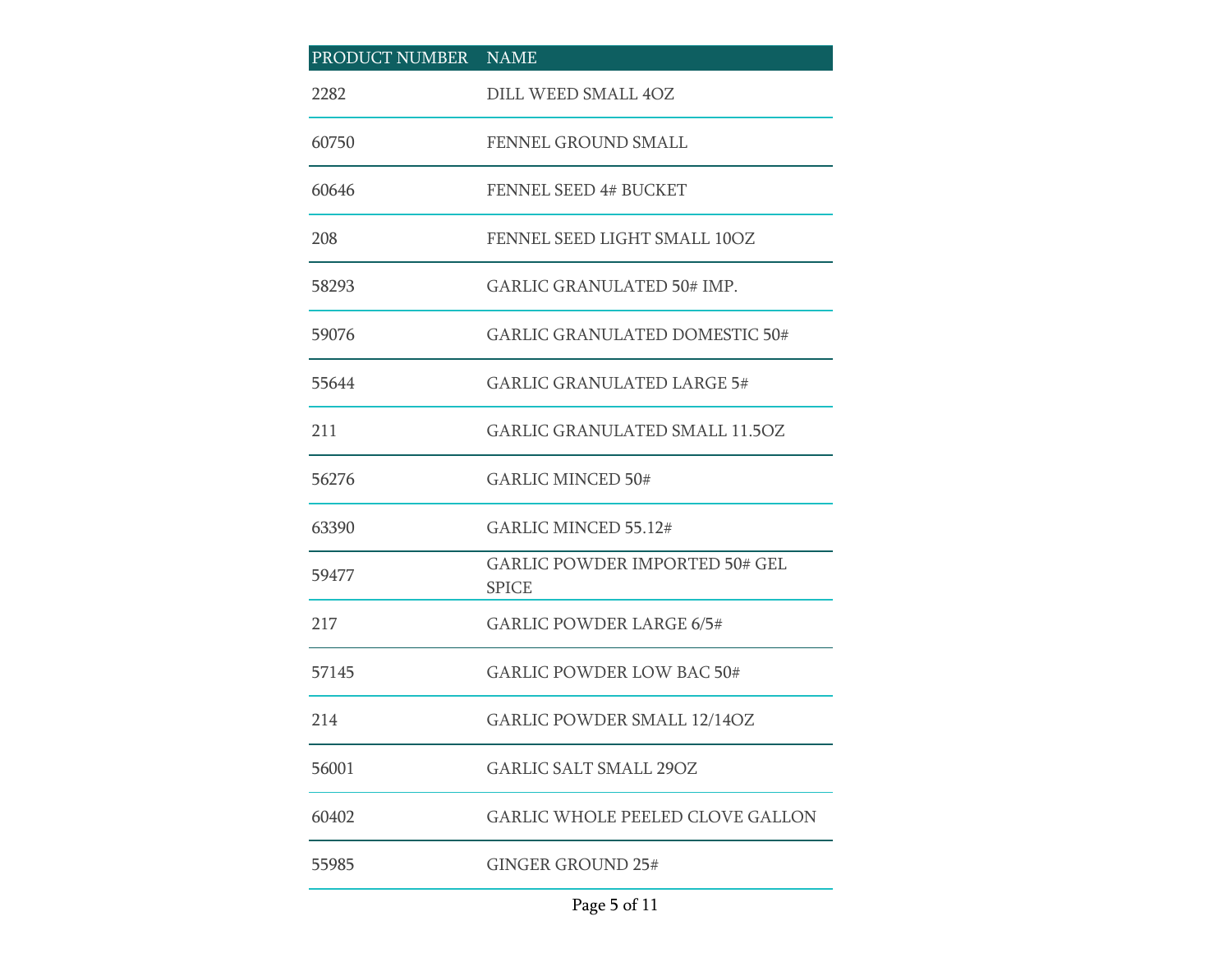| PRODUCT NUMBER NAME |                                  |
|---------------------|----------------------------------|
| 56375               | <b>GINGER GROUND 50#</b>         |
| 58562               | <b>GINGER GROUND 6/5#</b>        |
| 223                 | GINGER GROUND SMALL 12/11OZ      |
| 63394               | <b>GROUND CARDAMOM 25#</b>       |
| 63461               | <b>GROUND CAYENNE PEPPER 50#</b> |
| 56407               | HERBES DE PROVENCE SMALL         |
| 60510               | <b>ITALIAN SEASONING 25#</b>     |
| 56437               | <b>ITALIAN SEASONING SMALL</b>   |
| 232                 | <b>JAMAICAN JERK MA 118</b>      |
| 57407               | <b>MACE GROUND SMALL</b>         |
| 2316                | <b>MARJORAM</b>                  |
| 63421               | <b>MUSTARD SEED GROUND 50#</b>   |
| 58557               | NUTMEG 25#                       |
| 58351               | NUTMEG 6/5#                      |
| 56324               | <b>NUTMEG GROUND 25#</b>         |
| 241                 | NUTMEG GROUND SMALL 12/12.5OZ    |
| 56111               | NUTMEG WHOLE 13OZ                |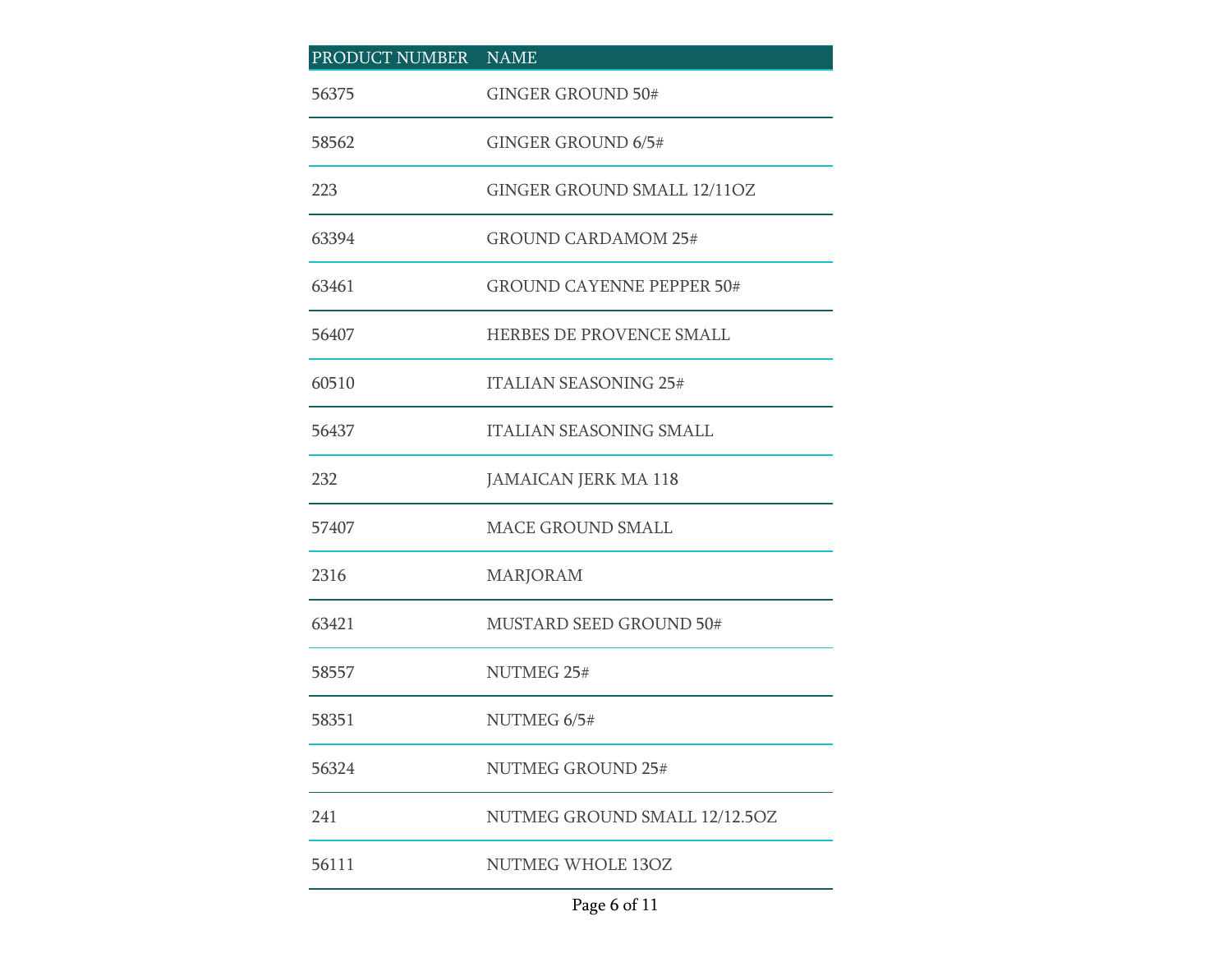| PRODUCT NUMBER NAME |                                     |
|---------------------|-------------------------------------|
| 60919               | OLD BAY SEASONING 20OZ              |
| 58360               | <b>ONION CHOPPED 40#</b>            |
| 57089               | <b>ONION GRANULATED 50#</b>         |
| 55643               | <b>ONION GRANULATED LARGE 5#</b>    |
| 244                 | ONION GRANULATED SMALL              |
| 2041                | <b>ONION MINCED 50#</b>             |
| 60801               | ONION MINCED SMALL                  |
| 57146               | <b>ONION POWDER 50#</b>             |
| 59140               | <b>ONION POWDER LARGE 6/5#</b>      |
| 55618               | ONION POWDER SMALL 12/15OZ          |
| 2031                | <b>ONION SALT SMALL</b>             |
| 55732               | <b>ONIONS SLICED DEHYDRATED 50#</b> |
| 253                 | OREGANO LEAF LARGE 20OZ             |
| 250                 | OREGANO LEAF SMALL 5OZ              |
| 56025               | OREGANO LEAVES 20# GEL SPICE        |
| 60154               | PAPRIKA 50#                         |
| 60789               | PAPRIKA GROUND PREMIUM 50#          |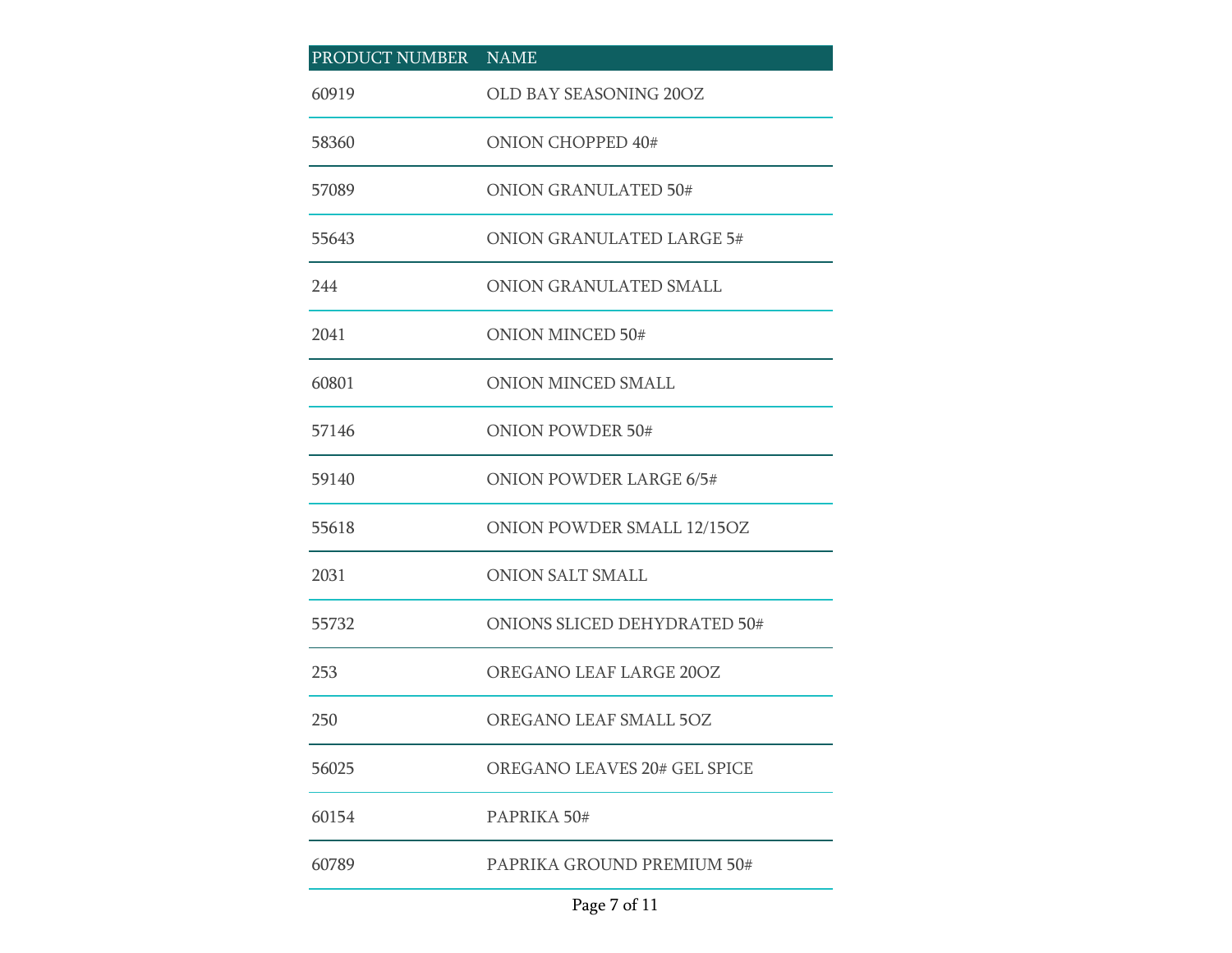| PRODUCT NUMBER NAME |                                 |
|---------------------|---------------------------------|
| 63420               | PAPRIKA HUNGARIAN 25#           |
| 262                 | PAPRIKA HUNGARIAN LARGE         |
| 259                 | PAPRIKA HUNGARIAN SMALL         |
| 268                 | PAPRIKA LARGE 5# GEL SPICE      |
| 265                 | PAPRIKA SMALL 12/14OZ GEL SPICE |
| 57088               | PARSLEY 16#                     |
| 58146               | PARSLEY 22#                     |
| 274                 | PARSLEY FLAKES LARGE            |
| 271                 | PARSLEY FLAKES SMALL 1 OZ       |
| 58370               | PEPPER BLACK DUSTLESS 50#       |
| 277                 | PEPPER BUTCHER BLACK LARGE 6/5# |
| 289                 | PEPPER BUTCHER BLACK SMALL 13OZ |
| 55915               | PEPPER BUTCHERS 50#             |
| 280                 | PEPPER CAYENNE SMALL 12/11.50OZ |
| 283                 | PEPPER CRUSH RED LARGE 4#       |
| 286                 | PEPPER DUSTLES BLACK 6/5#       |
| 2287                | PEPPER DUSTLESS BLACK SMALL     |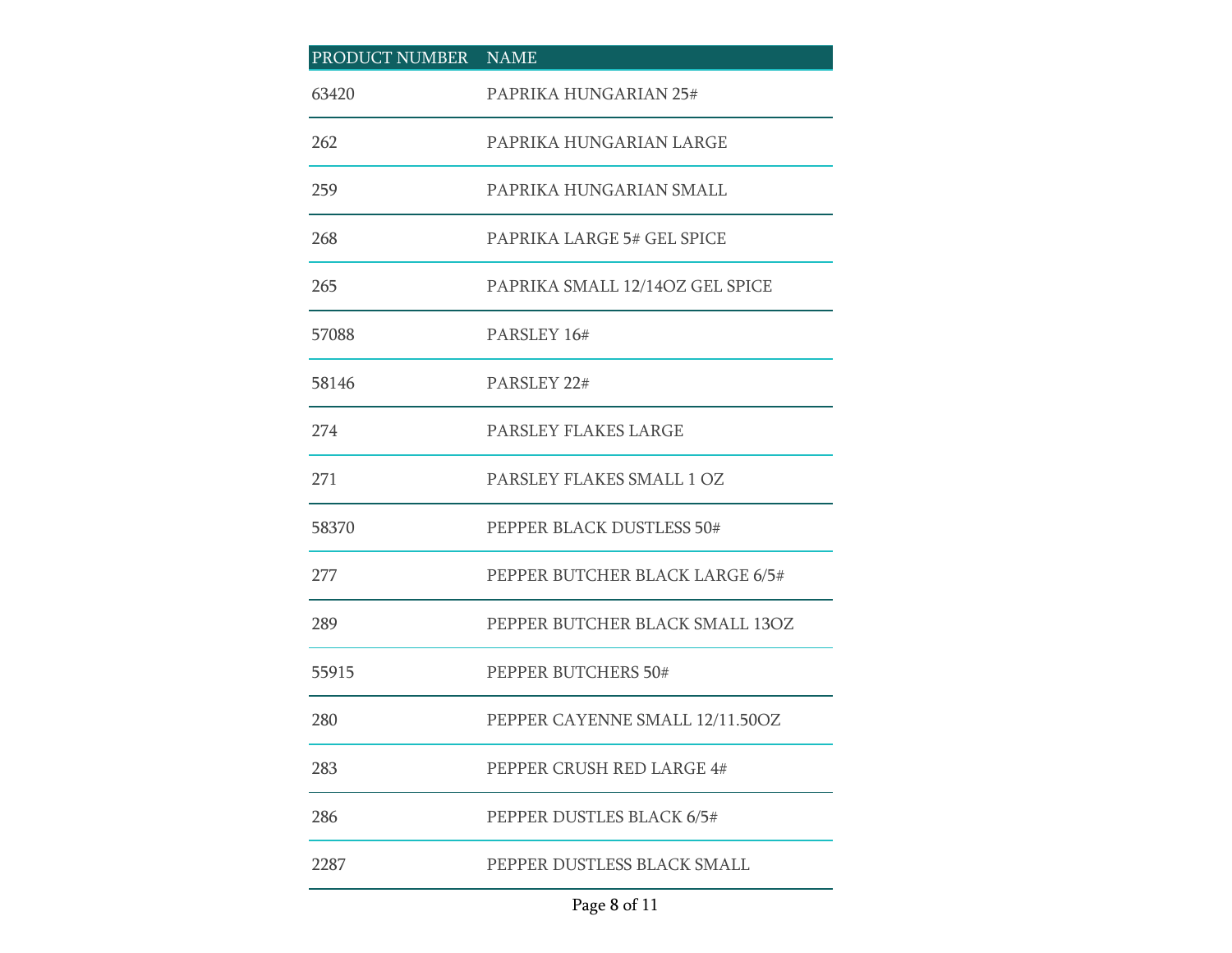| PRODUCT NUMBER NAME |                                    |
|---------------------|------------------------------------|
| 292                 | PEPPER LEMON SEASONING SMALL       |
| 2246                | PEPPER RED CRUSHED SMALL 12/9OZ    |
| 57090               | PEPPER WHITE GROUND 50#            |
| 298                 | PEPPER WHITE GROUND LARGE          |
| 295                 | PEPPER WHITE GROUND SMALL 14OZ     |
| 607                 | PEPPERCORN LARGE BLACK             |
| 610                 | PEPPERCORN LARGE WHITE             |
| 2222                | PEPPERCORN SMALL BLACK 13OZ        |
| 56110               | PEPPERCORN WHITE SMALL             |
| 59267               | PEPPERCORNS PINK SMALL             |
| 2214                | PICKLING SPICE 10OZ                |
| 59187               | POTATO ROASTED SEASONING 12/12.5OZ |
| 60309               | <b>POULTRY SEASONING 5#</b>        |
| 57682               | POULTRY SEASONING BULK 50#         |
| 2158                | POULTRY SEASONING SMALL            |
| 59003               | <b>PUMPKIN PIE SPICE 25#</b>       |
| 56107               | <b>PUMPKIN PIE SPICE 5#</b>        |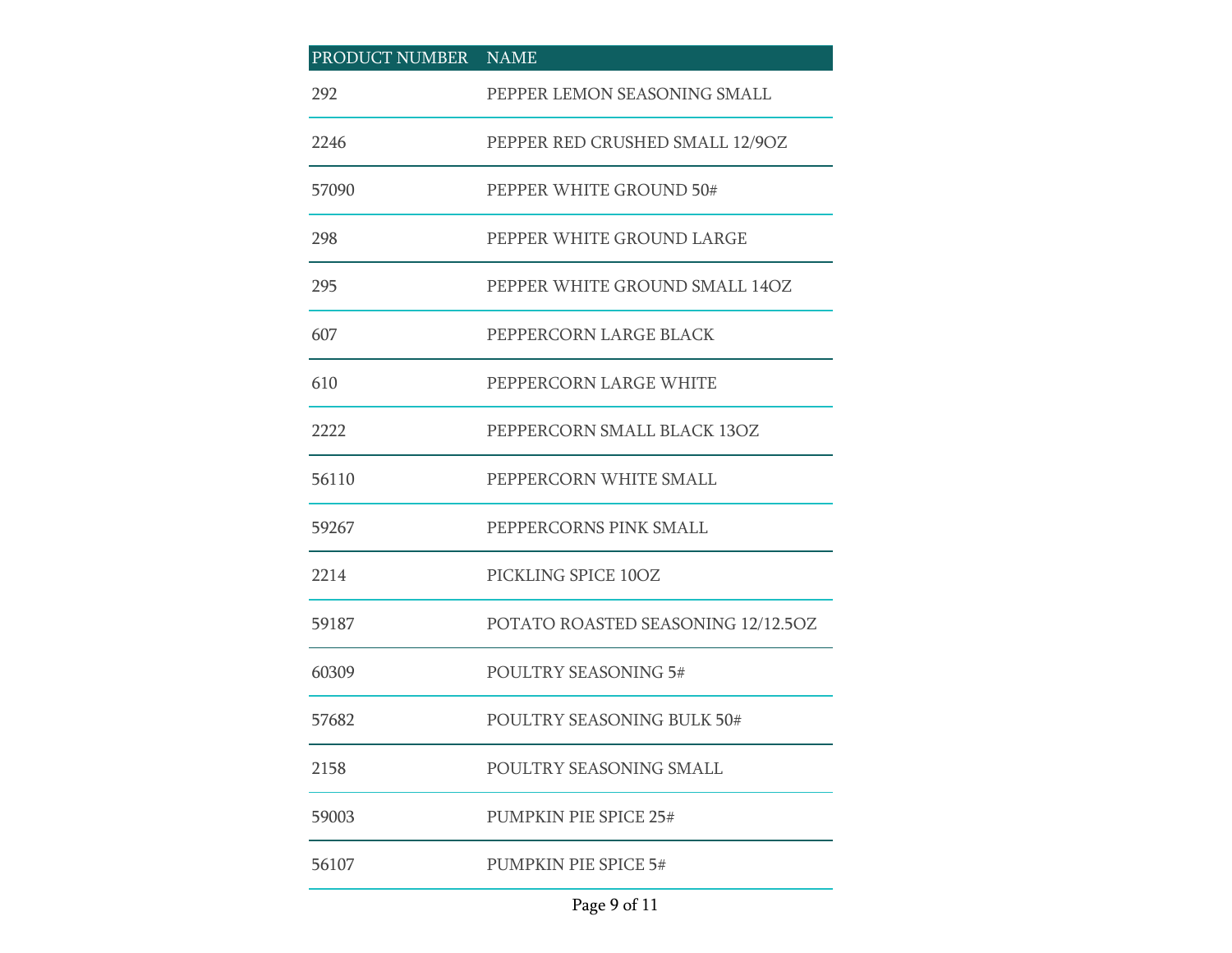| PRODUCT NUMBER NAME |                                           |
|---------------------|-------------------------------------------|
| 307                 | PUMPKIN PIE SPICE SMALL 12/13OZ           |
| 58694               | ROSEMARY CRACKED 25#                      |
| 55734               | ROSEMARY LARGE 6/32OZ                     |
| 310                 | ROSEMARY SMALL 12/4.5OZ                   |
| 2264                | <b>SAGE SMALL</b>                         |
| 56339               | <b>SALT 25#</b>                           |
| 58956               | <b>SALT CELERY 50#</b>                    |
| 58806               | <b>SALT FLOUR 50#</b>                     |
| 60250               | <b>SALT HI-GRADE 50#</b>                  |
| 58047               | SALT KOSHER 12x3#                         |
| 58101               | SALT PREMIER TOPPING FLAKE 50#            |
| 58167               | SALT PREMIER X-COARSE KOSHER FLAKE<br>50# |
| 57751               | <b>SALT PRETZEL M 50#</b>                 |
| 63426               | <b>SALT SEA EXTRA COURSE TOPPING 50#</b>  |
| 60658               | <b>SALT SEA PURIFIED FINE 50#</b>         |
| 60024               | SALT SEA PURIFIED UNTREATED 50#           |
| 57044               | SALT SEA PURIFIED-MgCO3 50#               |

## Page 10 of 11